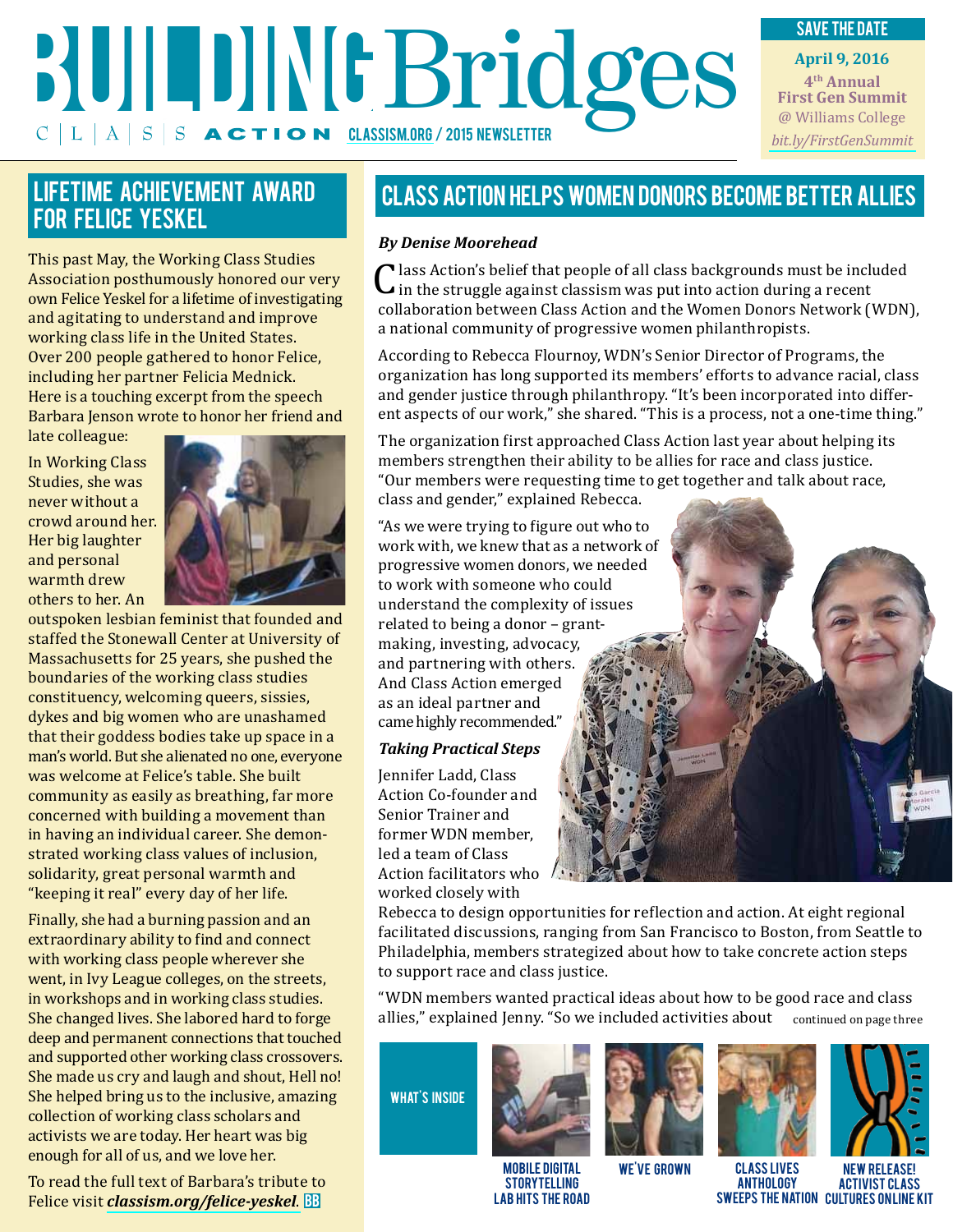



#### *By Jane Van Galen*

The statistics are an indictment of The statistics are an indictment of<br>
classism. First generation (first gen)<br>
college students are four times more college students are four times more likely than their peers to leave college after their first

year. Nearly half leave college without graduating. Yet, the voices of first gen

### My story is about me, but this project, this opportunity was **ABOUT US.**

students are vital in the work of creating college campuses where students from all backgrounds will thrive.

### *Amplifying Their Voices*

First In Our Families, a new digital storytelling project, has been created to amplify the voices of first gen students.

In this partnership between Class Action and the University of Washington-Bothell, where I teach, we are conducting three-day storytelling workshops in communities and campuses across the country.

Our mobile storytelling lab was crowdfunded by 192 generous donors. And the project is designed around the workshop methods of the Center for Digital Storytelling in Berkeley, California,

where I trained as a facilitator.

One of our first workshops was held in May at the Democracy Center in Cambridge, Mass. It began with a Story Circle in which storytellers sought feedback on their script ideas and saw rich connections with those of their peers.

After audio recording their scripts, they used editing software to weave images, video clips, and music into digital stores of obstacles, resilience, family, achievements and doubts in their college experience. The workshop culminated in the screening of the very creative and moving stories.

In their final reflections together, the storytellers talked about how empowering it was to share three days of deeply supportive, creative work with others who "got" the joys and challenges of being first gen. They talked about how much they learned from others' stories.

### *Uniting with Others*

Reflecting on her workshop experience, one storyteller said, "It was healing, challenging, and validating. The experience was wonderful." Another added, "My story is about me, but this project, this opportunity was about us." Sharing their stories with friends and colleagues has helped to spark exciting new conversations about the needs of first gens.

To view these and other first gen project stories, or to request more information about scheduling a workshop for your campus or community, visit the project website at *[FirstinOurFamilies.org.](www.FirstinOurFamilies.org)* BB

# Standing In Solidarity

### *Dear Class Action supporters,*

With the momentum of the historic #BlackLivesMatter movement, I wanted to take this opportunity to show our solidarity. The past year has seen an unprecedented number of important conversations and demonstrations about the devastating impact of systemic racism in the United States. From our unequal schools to gentrification to the (in)justice system, Black lives bear the brunt of much of the inequities in our society.

Class Action has always addressed the intersections of class and race in our workshops, but recently about half of all requests have been for class/race intersections workshops. Obviously, the intersection is hard to navigate and so many people want to figure it out. As Senior Trainer Tanya Williams points out, "class and race make for a truly a muddy, mucky intersection where it's easy to get stuck and get confused about where you're going." Our programs aim to validate



the experiences of working class and low-income people of all races and leave participants with the knowledge that longstanding systems of oppression have made it harder for people of color in this country, especially Black and indigenous folks.

We applaud the amazing and brave work of [#BlackLivesMatter.](https://twitter.com/hashtag/blacklivesmatter) It is about time we re-energized and refocused the national conversation on race and racism, which will go deeper, generate more justice and include class conversations as well.

In Solidarity, Anne Phillips, Executive Director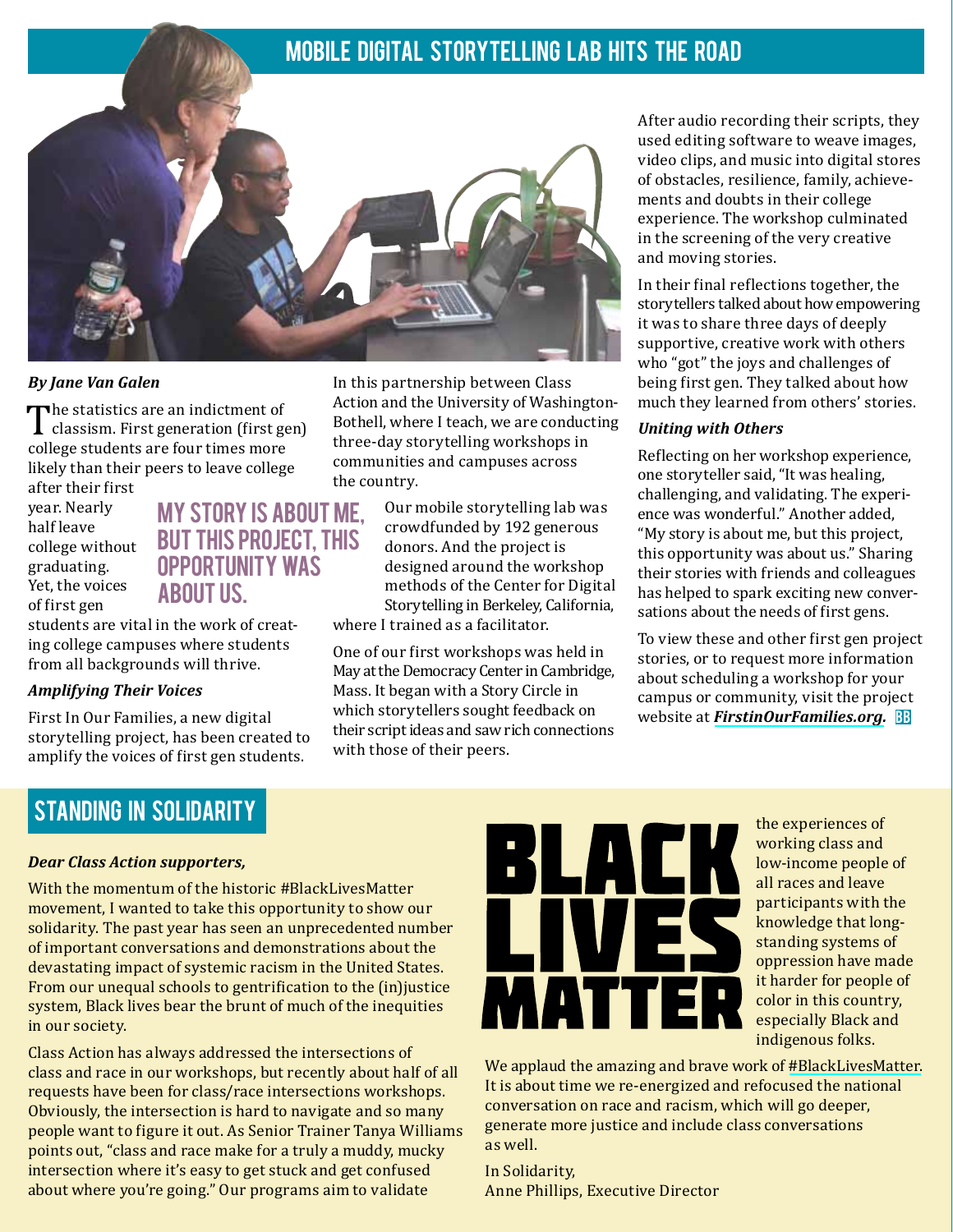# We've Grown!

 $\mathbf{W}$ e welcomed several new and talented board members<br>Shane Llovd (Brown University). Susan Ostrander (Tufts), this year: Gita Gulati-Partee (Open Source Strategies), Shane Lloyd (Brown University), Susan Ostrander (Tufts University, retired) and Jane Van Galen (UW Washington-Bothell). In July, staff and board members gathered in Cambridge, Mass. to spend a fruitful day getting to know one another, re-envisioning what a world without classism looks like in 2015 and strategizing for this next phase of Class Action.

*Clockwise from L-R Denise Moorehead (Blog Editor), Annie Hamilton (Administrative Coordinator), Jane Van Galen* 

*(Board Member), Shane Lloyd (Board Vice-President), Gita Gulati-Partee (Board Member), Susan Ostrander (Board Secretary), Anne Phillips (Executive Director), Chuck Collins (Treasurer) and Betsy Leondar-Wright (Board President).*

## One Class Lives Participant Shares her Story...

### *Denise J. in New York*

s a child, I saw firsthand how  $A_{\text{some people with power and} \text{private free tree}}$ privilege treated people who had less education and limited means. These encounters were primarily negative, and my child's mind began to associate power and privilege, and people who possessed them, with people who were condescending and judgmental.

That changed when I attended a writing conference many years ago. I was partnered with a woman who wore a very expensive suit and had impeccably manicured nails. Our assignment: to share a painful memory, a time when you felt extremely vulnerable.

She told me about the day she had a backroom abortion while attending a private women's college. She said, "I was young and scared. But I couldn't tell my mother because of the

### We are all vulnerable, capable of being hurt, regardless of our power, privilege or social standing.

disgrace it would bring upon our family. So I went through that abortion alone and everything that followed afterward."

I heard the catch in her breath and saw the pain in her eyes. She taught me an important lesson. We are all vulnerable, capable of being hurt, regardless of our power, privilege or social standing. When we understand this, we are less prone to making snap judgments and move towards compassion and connection. <mark>BB</mark>

#### *Class Action Helps Women Donors* **continued from cover**

growing up in their particular class, some larger economic and racial context, and then lots of what it means to be an ally.

"Through hands-on exercises, really practical stuff, not listening to a lecture, our work with WDN supported members to 'walk the talk.'"

The discussions, some in members' homes and others in civic spaces, all included lively, provocative discussion and action commitments by the members attending as well as by the organization as a whole. However, Rebecca noted that each session was unique, because the Class Action facilitators were very present in the room, and would take the conversation in different directions based on what emerged.

### *Addressing Power Dynamics in Grantmaking*

Acknowledging that there are, inevitably, power dynamics in any grantor-grantee relationship, Rebecca said, "The question becomes how to be aware of them and manage them to be the best possible partner with grantee groups."

Class Action's work with WDN focused on helping women donors as they sorted through the complexities of race, class and power with the organizations they fund. "If you care about equity, the questions are who benefits and who decides," states Rebecca, "Within philanthropy, it is important to look at how decisions are made and to ensure that they are good decisions."

The discussions with Class Action are being followed by the organization's November national conference with Professor Kimberlé Williams Crenshaw, a professor at UCLA School of Law and Columbia Law School specializing in race and gender, who first coined the term "intersectionality."

Reiterating the centrality of WDN's class, race and gender foci Rebecca said, "We have heard from some folks an interest in having some sort of conversation next year as well. The issues we care about as progressives are so complex and intertwined that the only way we will succeed is to work effectively together." <mark>BB</mark>